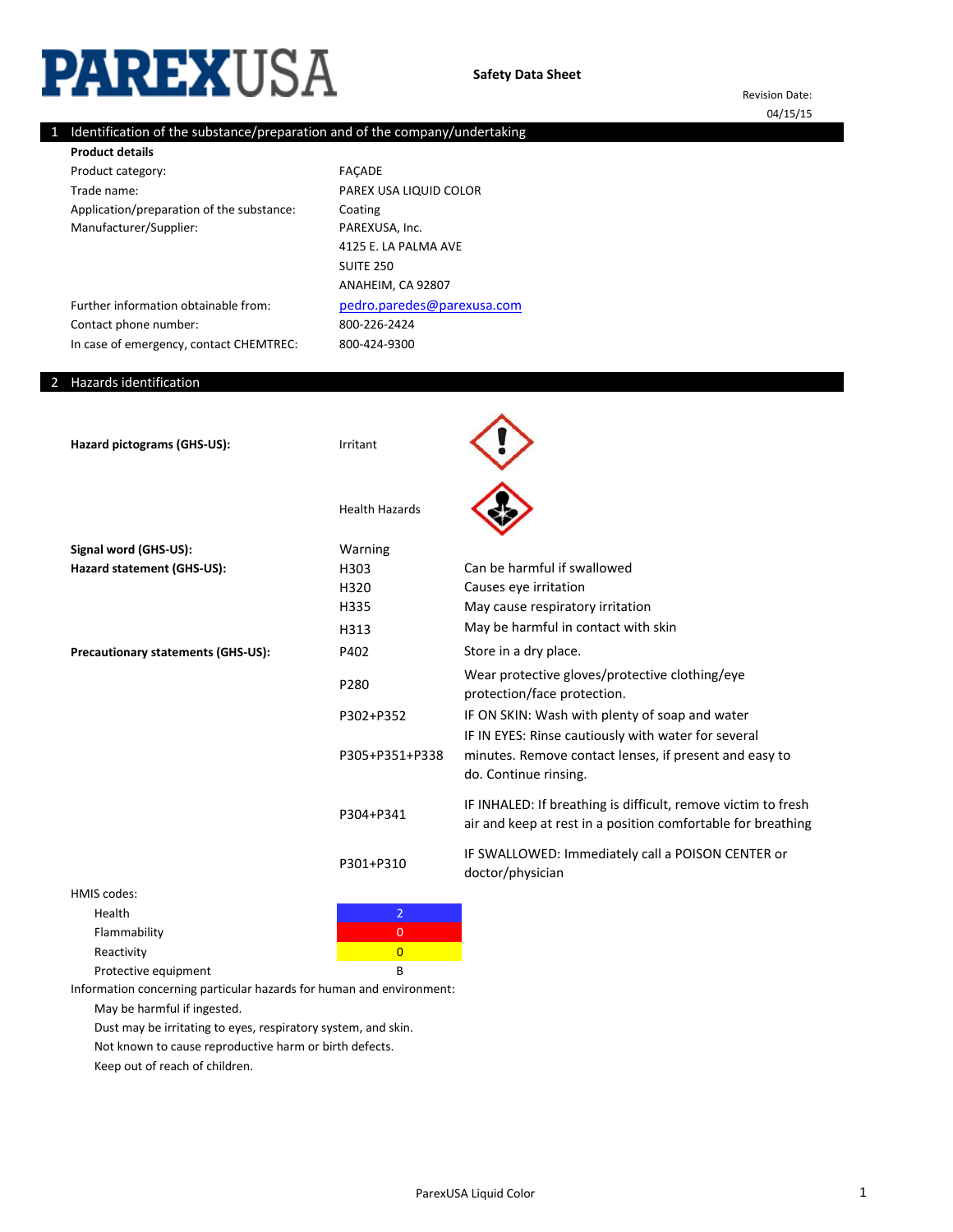| 3 | Composition/information on ingredients |                                                                                          |
|---|----------------------------------------|------------------------------------------------------------------------------------------|
|   | <b>Chemical characterization</b>       |                                                                                          |
|   |                                        | No reportable quantities are present.                                                    |
|   | Additional information:                | n/a                                                                                      |
|   |                                        |                                                                                          |
| 4 | First aid measures                     |                                                                                          |
|   | General information:                   | n/a                                                                                      |
|   |                                        |                                                                                          |
|   | After inhalation:                      | Remove to fresh air. If not breathing, give artificial respiration. If having difficulty |
|   |                                        | breathing, give oxygen. Get immediate medical attention.                                 |
|   | After skin contact:                    | Wash affected area thoroughly with soap and water. Remove contaminated clothes and       |
|   |                                        | launder before re-use.                                                                   |
|   | After eye contact:                     | Immediately flush eyes with plenty of water for at least 15 minutes. Get medical         |
|   |                                        | attention.                                                                               |
|   | After swallowing:                      | Do not induce vomiting. Get medical attention immediately.                               |

| 5 | Fire-fighting measures                 |                                                                                                                                                                                                                                                                        |
|---|----------------------------------------|------------------------------------------------------------------------------------------------------------------------------------------------------------------------------------------------------------------------------------------------------------------------|
|   | General information:                   | Water- based product.                                                                                                                                                                                                                                                  |
|   | Flash point:                           | n/a                                                                                                                                                                                                                                                                    |
|   | Suitable extinguishing agents:         | For the dried product, use carbon dioxide, dry chemical, or alcohol foam.                                                                                                                                                                                              |
|   | Hazardous combustion products:         | Incomplete combustion of dried product can yield low molecular weight hydrocarbons,<br>carbon monoxide, and carbon dioxide.                                                                                                                                            |
|   | Protective equipment:                  | n/a                                                                                                                                                                                                                                                                    |
|   | Firefighting instructions:             | Respiratory equipment should be worn to avoid inhalation of combustion products.<br>Water should not be used except as fog to keep nearby containers cool. Water may be<br>used to cool closed containers to prevent pressure build-up and exposed to extreme<br>heat. |
| 6 | Accidental release measures            |                                                                                                                                                                                                                                                                        |
|   | Measures for environmental protection: | Keep spilled products out of sewers, streams, and water systems.                                                                                                                                                                                                       |
|   | Measures for cleaning/collecting:      | For dry material, collect by sweeping and scooping. Transfer collected material to a<br>container, being careful to minimize creation of dust. For wet material, scoop material<br>up and transfer to an open container. Allow material to dry before disposal.        |
|   | Additional information:                | See section 13 and section 15 for specific regulatory information concerning this<br>product.                                                                                                                                                                          |

#### 7 Handling and storage

# Handling:

 $\overline{\phantom{a}}$ 

Wear appropriate protective equipment when working with this product. Promptly remove dusty clothing, or clothing wet with product mix, and launder before re-using. Wash thoroughly after exposure to product mixtures. Keep out of reach of children.

Storage:

Store in a dry location. Atmospheric temperatures and pressures do not affect the shelf life of this product.

| 8. | Exposure controls/personal protection                            |                                                                                                                                                                                                 |
|----|------------------------------------------------------------------|-------------------------------------------------------------------------------------------------------------------------------------------------------------------------------------------------|
|    | Additional information about design of technical facilities: n/a |                                                                                                                                                                                                 |
|    |                                                                  | No reportable quantities are present                                                                                                                                                            |
|    | Additional information:                                          | The lists valid during the making were used as a basis.                                                                                                                                         |
|    | Personal protective equipment:                                   |                                                                                                                                                                                                 |
|    | ventilation                                                      | Use local exhaust. General exhaust acceptable if the exposure to materials above is<br>maintained below applicable exposure limits. Refer to OSHA Standards 1910.94,<br>1910.107, and 1910.108. |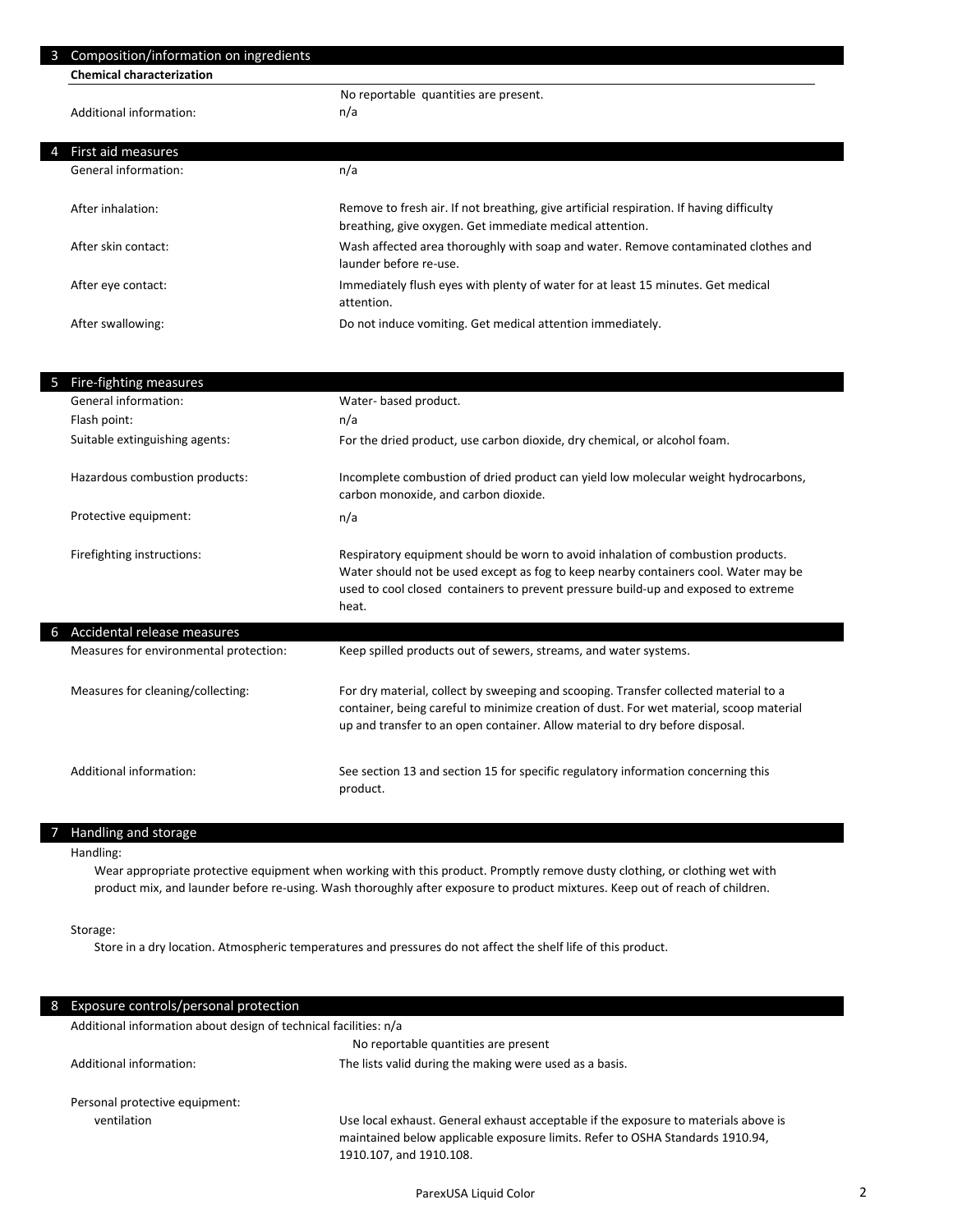If personal exposure cannot or may not be controlled below applicable limits by ventilation, wear properly fitted respirator approved by NIOSH/MSHA for protection against materials described above.

eye protection Prevent prolonged or repeated contact by using rubber gloves and appropriate protective clothing. skin protection Wear safety glasses to reduce the potential for eye contact.

#### 9 Physical and chemical properties

| General information:                  |                    |
|---------------------------------------|--------------------|
| form                                  | Fluid              |
| color                                 | colored            |
| odor                                  | Mild ammonia       |
| pH                                    | $8.0 - 10.0$       |
| Change in condition:                  |                    |
| melting point/melting point range     | 32'F               |
| boiling point/boiling point range     | 190-212'F          |
| evaporation rate:                     | Slower than ether  |
| vapor density:                        | Heavier than air   |
| Specific gravity:                     | 1.11               |
| Solubility in/Miscibility with water: | dispersible        |
| Density at 20°C:                      | $9.22$ lb/gal      |
| VOC:                                  | 0 g/L (0.0 lb/gal) |

#### 10 Stability and reactivity

| None known     |
|----------------|
| Stable         |
| None known     |
| Will not occur |
|                |

Dangerous decomposition products:

Will not spontaneously occur. By Fire- low molecular weight hydrocarbons, carbon dioxide and monoxide.

| 11 Toxicological information          |                                                                                                                                                                 |
|---------------------------------------|-----------------------------------------------------------------------------------------------------------------------------------------------------------------|
| Acute toxicity:                       |                                                                                                                                                                 |
| n/a                                   |                                                                                                                                                                 |
| Primary irritant effect:              |                                                                                                                                                                 |
| on the skin                           | Exposure of skin to wet product may cause chemical burns. Symptoms of exposure<br>may take several hours to manifest.                                           |
| on the eye                            | Exposure of eyes to wet product may cause chemical burns and blindness. Exposure to<br>airborne dust can cause immediate or delayed irritation or inflammation. |
| through ingestion                     | May be harmful if ingested.                                                                                                                                     |
| through inhalation                    | Dust generated during handling this product may cause irritation to the respiratory<br>tract.                                                                   |
| Additional toxicological information: | n/a                                                                                                                                                             |
|                                       |                                                                                                                                                                 |

#### 12 Ecological information

| Elimination (persistence and degradability): | n/a |
|----------------------------------------------|-----|
| Behavior in environmental systems:           | n/a |
| Mobility and bioaccumulation potential:      | n/a |
| General notes:                               | n/a |

#### 13 Disposal considerations

Product recommendation:

This product must be disposed of in accordance with applicable local, state and federal regulations. Where possible, it is best to use up any excess material.